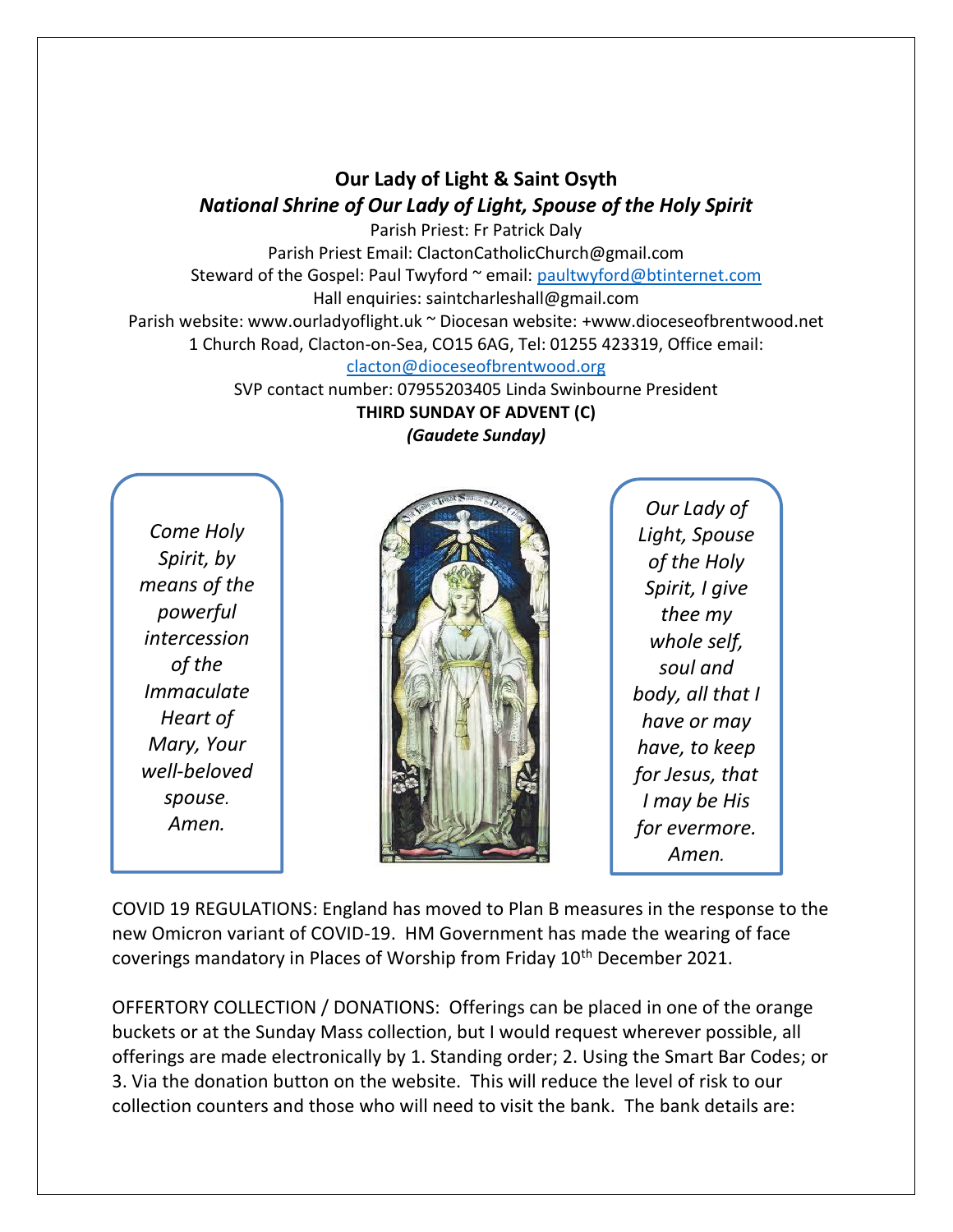## **Bank Title: Catholic Church Clacton-on-Sea, Sort Code 401322, Account Number:**

**41020463.** Members of the gift-aid scheme should quote their name and gift aid number in the Reference. Funds received last week:

Electronic Offerings £1515.00 of which £1182.00 was gift aided.

Collection Offerings £435.00 of which £144.00 was gift aided.

Thank you for your generosity, for Gift Aiding your offerings, and for your support of the Parish. Fr Patrick.

GIVE WITH YOUR SMARTPHONE: You can now give to the Parish with your smartphone using the bar codes displayed at the entrance and exit doors of the church. You can give from £3 to £20 with or without Giftaid. Simply scan the chosen bar code.

## LUKE 3:10-18

'Rejoice in the Lord; again, I say rejoice! Indeed, the Lord is near'. This is the entrance antiphon for Gaudete Sunday – which we celebrate today. Gaudete means joy in Latin. Advent is a period of repentance and preparation for the coming of Jesus Christ. Today we simply rejoice in the gift of Jesus Christ, the Second Person of the Holy Trinity, and the Son of God. We rejoice that we are saved from death and sin by Our Lord Jesus Christ: This is the Good News!

In the Gospel from Luke, the people asked John the Baptist, "What must I do? He told them that they must treat people fairly and share their processions with those in need. John declared, 'I baptise you with water, but someone is coming, someone who is more powerful than I am, and I am not fit to undo the strap of his sandals; He will baptise you with the Holy Spirit and fire. Water signifies birth and the life given in the Holy Spirit. Fire symbolizes the transforming energy of the Holy Spirit. The Holy Spirit was given to the Church at Pentecost. Each one of us has been given the Holy Spirit at our Baptism – we are 'Temples of the Holy Spirit'.

This great gift of grace must have a transforming effect on our lives and on those we meet. We are to be people of joy and love. We are to rejoice! We are to tell others of the Good News of Jesus Christ. We are to show love to those less privileged than ourselves: the old, the lonely, the homeless, those without jobs. We must share with those who have nothing. We are to live our lives in the knowledge that we have been saved by Jesus Christ. The same Jesus Christ, we receive in the Holy Eucharist: The Body and Blood of Our Lord Jesus Christ.

CHURCHES TOGETHER CAROL CONCERT: Please join me and the Parish Choir at the Carol Concert at 2 pm outside of Morrison's in the Waterglade Retail Park on Saturday 11th December. There will be a full brass band. This is an important witness to the Christian meaning of Christmas, and an opportunity to stand together with the other Christians in the town. Fr Patrick.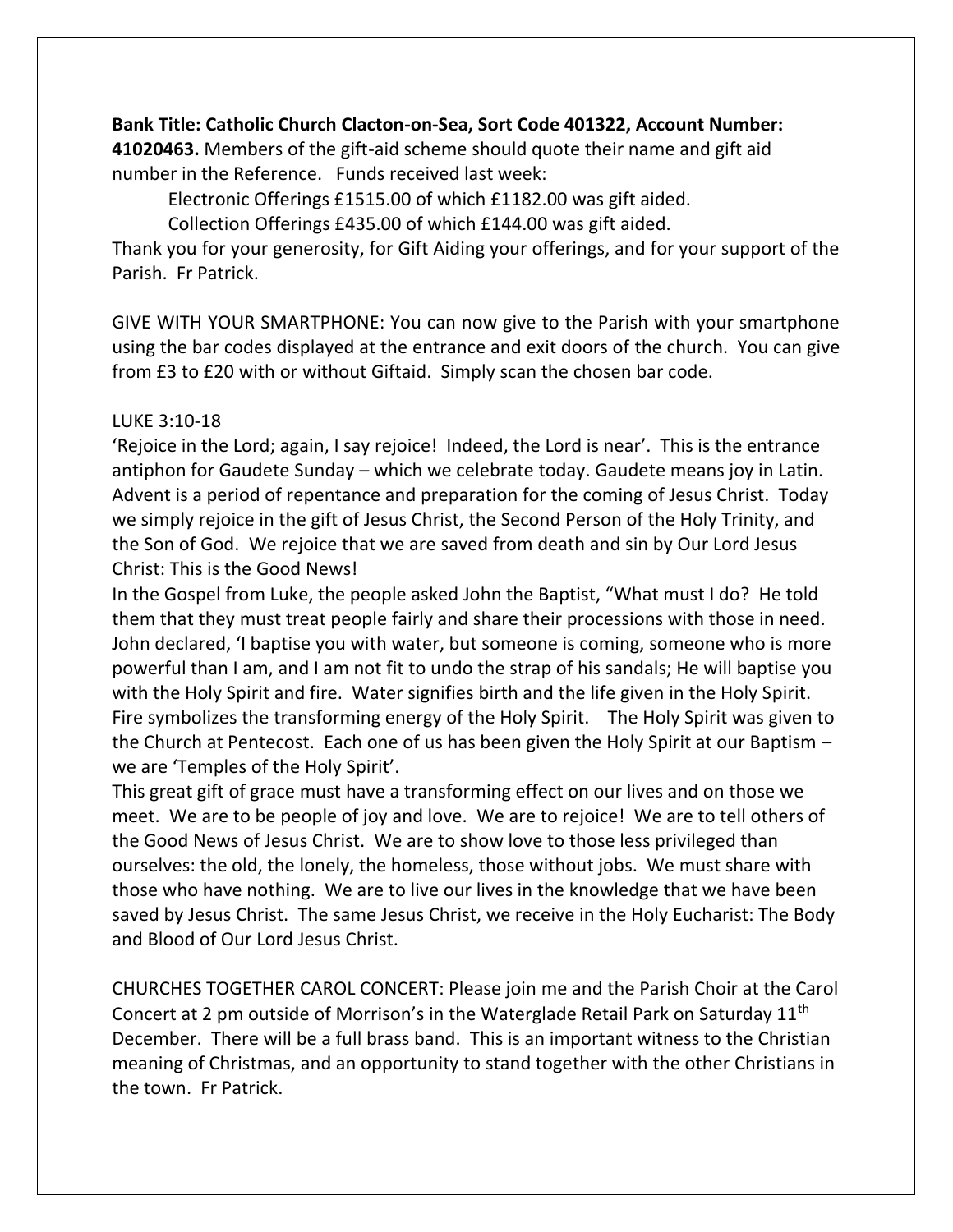CHRISTMAS COFFEE MORNING. You are invited to coffee, cakes, savories, and a chat in the Parish Hall immediately after the 9.00 Mass until 12.00 on Friday  $17<sup>th</sup>$  December. There will be a raffle. All proceeds to the 'Soup Kitchen'.

CHRISTMAS CAROLS AND MINCE PIES: You are invited by the Parish Choir to join them for mince pies and coffee, followed by carols immediately after the 10.30 am Mass on Sunday 19<sup>th</sup> December. Please note that masks must be worn for singing.

CHRISTMAS FOWERS: There will be a second collection at all Masses this weekend for Christmas flowers in the Church.

YOUTH 2000 RETREAT: Friday 31<sup>st</sup> December to Sunday 2<sup>nd</sup> January 2022 at Trinity Catholic High School, Woodford Green. Open to 16- to 35-year-olds. See [www.youth2000.org/new<http://www.youth2000.org/new](http://www.youth2000.org/new%3chttp:/www.youth2000.org/new)

CHRISTMAS RECONCILIATION SERVICE: Will be held in the Church at 7.00 pm on Monday 20<sup>th</sup> December with visiting priests. This is a wonderful way to prepare for the coming of Christ at Christmas.

MASS INTENTIONS. I am very grateful for your Mass intentions and generous stipends. If you wish to secure a specific date for a Mass, it is sensible to give 3 months' notice. I will always do my best to give the requested date.

| Saturday 11 <sup>th</sup> December | 9.30 am.               | <b>MASS: Mary Powell RIP</b>  |
|------------------------------------|------------------------|-------------------------------|
| 2021.                              |                        | Parish.                       |
| Saturday 11 <sup>th</sup> December | 11.00 am to 12.00 pm.  | <b>SACRAMENT OF</b>           |
| 2021.                              |                        | <b>RECONCILIATION:</b>        |
|                                    |                        | Confessions will be heard in  |
|                                    |                        | the Sacristy.                 |
| Saturday 11 <sup>th</sup> December | 11.00 am to 1.00 pm.   | Church is open for private    |
| 2021.                              |                        | prayer with Exposition of the |
|                                    |                        | <b>Blessed Sacrament.</b>     |
| Saturday 11 <sup>th</sup> December | 12.00 pm.              | THE HOLY ROSARY.              |
| 2021.                              |                        |                               |
| Saturday 11 <sup>th</sup> December | $6.00 \,\mathrm{pm}$ . | MASS: Steve Andrews &         |
| 2021.                              |                        | <b>Family Intentions</b>      |
| Vigil of The Third Sunday of       |                        | Shane Andrews.                |
| Advent (C).                        |                        |                               |

## **THIS WEEK'S SERVICES.**